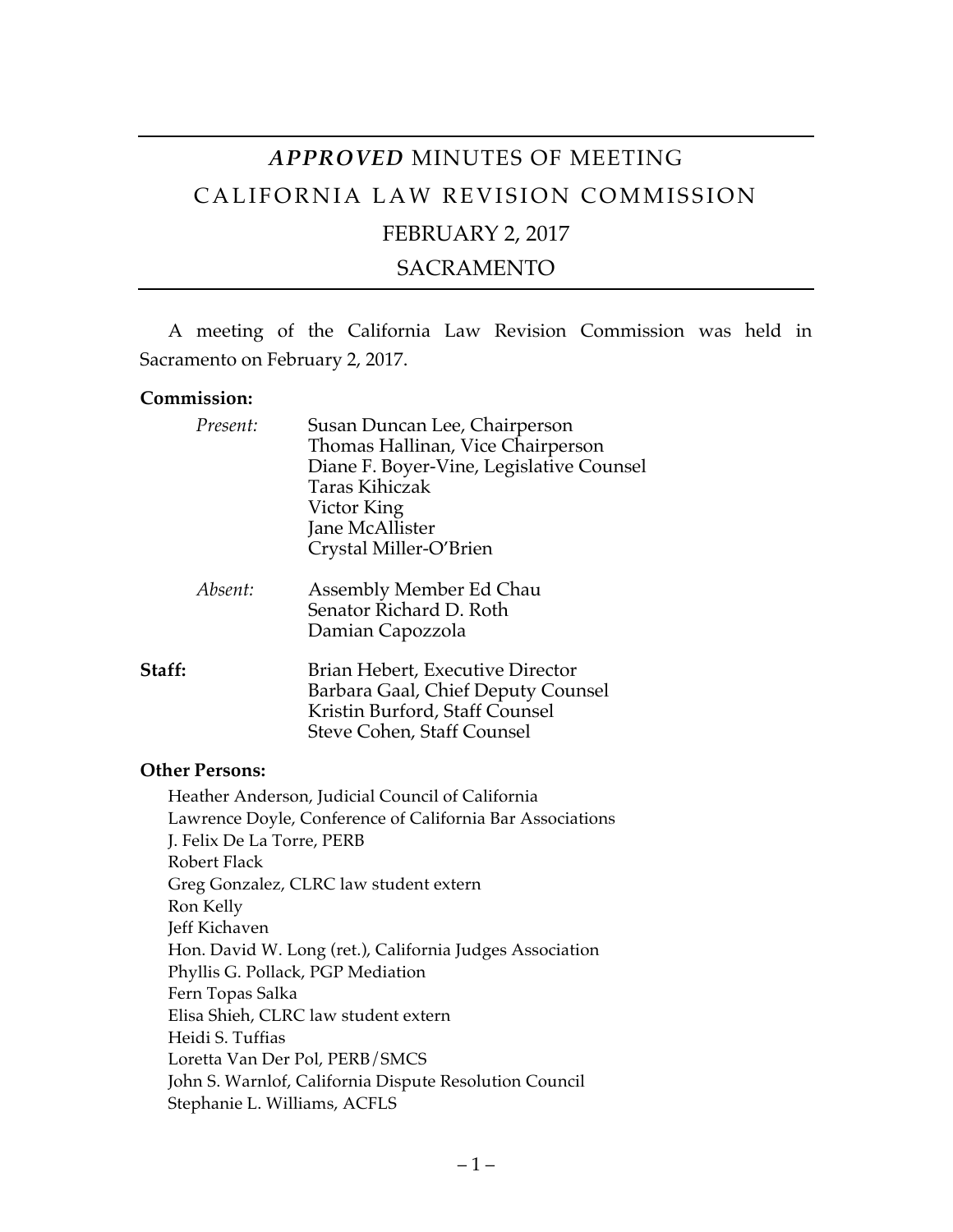| CONTENTS |  |
|----------|--|
|----------|--|

| Study K-402 - Relationship Between Mediation Confidentiality and Attorney Malpractice and |  |  |  |
|-------------------------------------------------------------------------------------------|--|--|--|
|                                                                                           |  |  |  |
|                                                                                           |  |  |  |
|                                                                                           |  |  |  |
|                                                                                           |  |  |  |
|                                                                                           |  |  |  |

## 1 **APPROVAL OF ACTIONS TAKEN**

 Unless otherwise indicated, the Commission decisions noted in these Minutes were approved by all members present at the meeting. If a member who was present at the meeting voted against a particular decision, abstained from voting, or was not present when the decision was made, that fact will be noted below.

#### 6 MINUTES OF DECEMBER 1, 2016, COMMISSION MEETING

7 Memorandum 2017-1 presented a draft of the Minutes of the December 1, 8 2016, Commission meeting. The Commission approved the Minutes as 9 submitted.

10 (*Commissioners Kihiczak and Miller-O'Brien were not present when this decision*  11 *was made.*)

#### 12 **ADMINISTRATIVE MATTERS**

#### 13 **Report of Executive Director**

14 The Executive Director introduced the Commission's current externs, 15 Gregory Gonzalez and Elisa Shieh, both students at the U.C. Davis School of 16 Law.

#### 17 **Commissioner Suggestions**

18 No new Commissioner suggestions were made.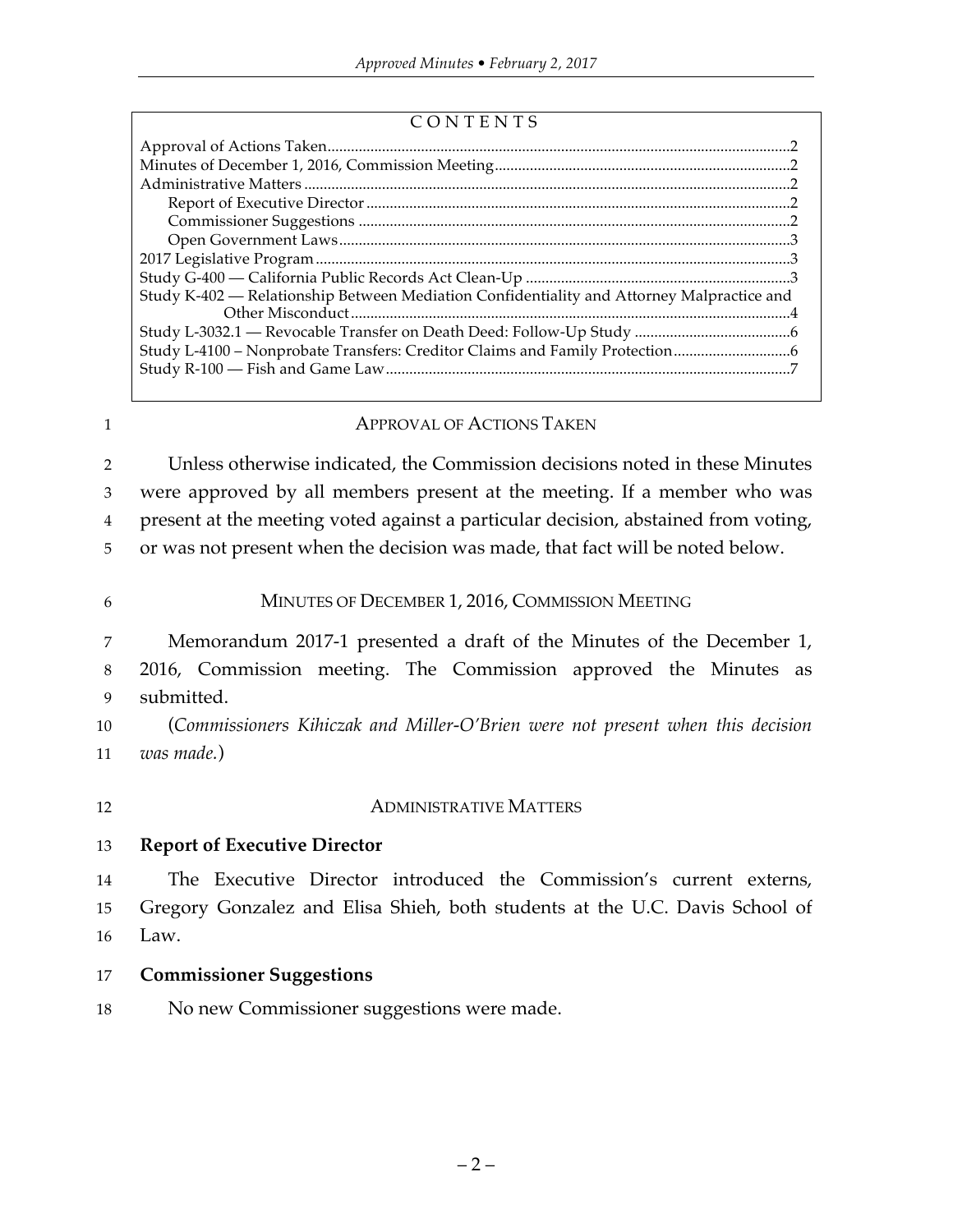**Open Government Laws**

 The Commission considered Memorandum 2017-2, summarizing "open government" laws applicable to the Commission. No Commission action was required or taken.

### 2017 LEGISLATIVE PROGRAM

 The Commission considered Memorandum 2017-3, discussing the Commission's 2017 Legislative Program. No Commission action was required or taken.

### STUDY G-400 — CALIFORNIA PUBLIC RECORDS ACT CLEAN-UP

 The Commission considered Memorandum 2017-5, introducing the study of a nonsubstantive recodification of the California Public Records Act (Gov't Code

§§ 6250-6276.48, also known as the "CPRA") and related provisions.

- The Commission made the following decisions:
- This study is strictly nonsubstantive; the proposed recodification should consist of clarifying clean-up only. In preparing drafts for the Commission to consider, the staff should stick closely to the existing language of the CPRA. The staff should also use the Commission's other traditional techniques for ensuring that a recodification effects no substantive change.
- In addition, the staff should apply the same prudential considerations as in other recent studies of this type. Any proposed statutory change must meet all three of the following criteria:
- (1) It is plainly beneficial.
- (2) It does not present a significant risk of unintended consequences (i.e., its effects seem straightforward and circumscribed).
- (3) It is not likely to be controversial.
- For now, the Commission will focus only on statutory provisions that are within the CPRA, or that cross-refer to the CPRA. The Commission deferred decision on whether to examine any other statutory provisions, such as those comprising the Richard McKee Transparency Act (Educ. Code §§ 89913-89919).
- To ease the transition to a new numbering scheme, the proposed recodification should include a provision substantially similar to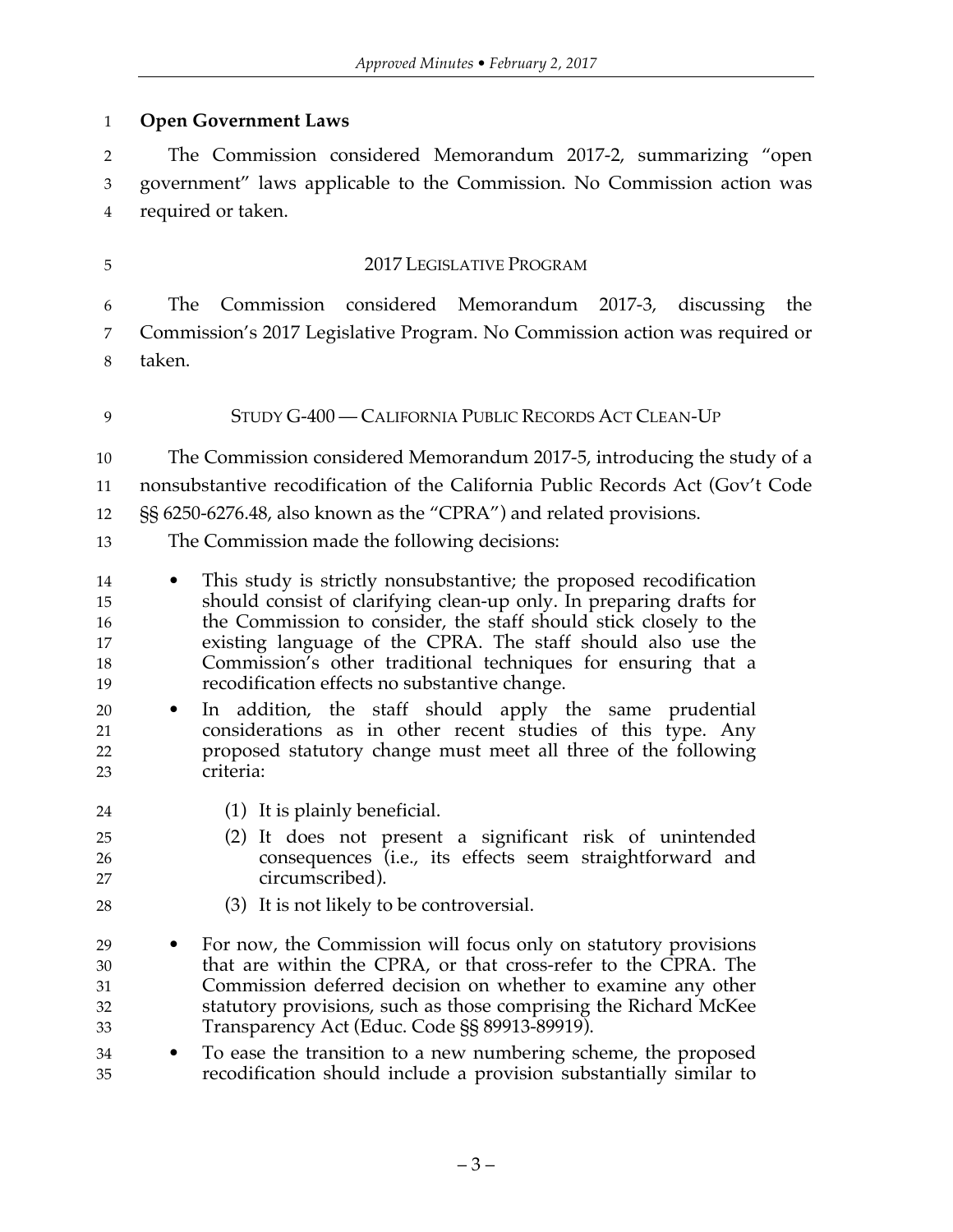| $\mathbf{1}$<br>$\overline{2}$ | Penal Code Section 16010, which is shown on page 13 of<br>Memorandum 2017-5.                                                                  |
|--------------------------------|-----------------------------------------------------------------------------------------------------------------------------------------------|
| 3<br>4                         | As a next step in the study, the staff should prepare and present a<br>$\bullet$<br>tentative outline proposing a reorganization of the CPRA. |
| 5                              | STUDY K-402 - RELATIONSHIP BETWEEN MEDIATION CONFIDENTIALITY AND                                                                              |
| 6                              | <b>ATTORNEY MALPRACTICE AND OTHER MISCONDUCT</b>                                                                                              |
| 7                              | The Commission discussed two aspects of its study of the relationship                                                                         |
| $\boldsymbol{8}$               | between mediation confidentiality and attorney malpractice and other                                                                          |
| 9                              | misconduct:                                                                                                                                   |
| 10<br>11                       | additional reforms to<br>include in the<br>(1) Possible<br>tentative<br>recommendation.                                                       |
| 12                             | (2) Further work on the draft tentative recommendation.                                                                                       |
| 13                             | Possible Additional Reforms to Include in the Tentative Recommendation                                                                        |
| 14                             | The Commission considered Memorandum 2016-59 (Possible Additional                                                                             |
| 15                             | Reforms to Include in the Tentative Recommendation) and its First Supplement.                                                                 |
| 16                             | The Commission also considered the material pertaining to that topic in the First                                                             |
| 17                             | and Second Supplements to Memorandum 2017-9.                                                                                                  |
| 18                             | The Commission made the following decisions regarding inclusion of                                                                            |
| 19                             | additional reforms in its tentative recommendation for this study.                                                                            |
| 20                             | Disclosure Requirements                                                                                                                       |
| 21                             | The tentative recommendation should not propose any statutory disclosure                                                                      |
| 22                             | requirement (see Memorandum 2016-59, pp. 6-18).                                                                                               |
| 23                             | (Commissioner Boyer-Vine was not present for this decision.)                                                                                  |
| 24                             | Revise the Law on Waiving Mediation Confidentiality                                                                                           |
| 25                             | The tentative recommendation should not propose any revision of the rules                                                                     |
| 26                             | for waiving mediation confidentiality (see Memorandum 2016-59, pp. 18-21).                                                                    |
| 27                             | Revise the Law on Modifying Mediation Confidentiality By Agreement                                                                            |
| 28                             | The tentative recommendation should not propose any reform relating to                                                                        |
| 29                             | modifying mediation confidentiality by agreement (see Memorandum 2016-59,                                                                     |
| 30                             | pp. 21-22).                                                                                                                                   |
| 31                             | (Commissioners Boyer-Vine and McAllister abstained from this decision.)                                                                       |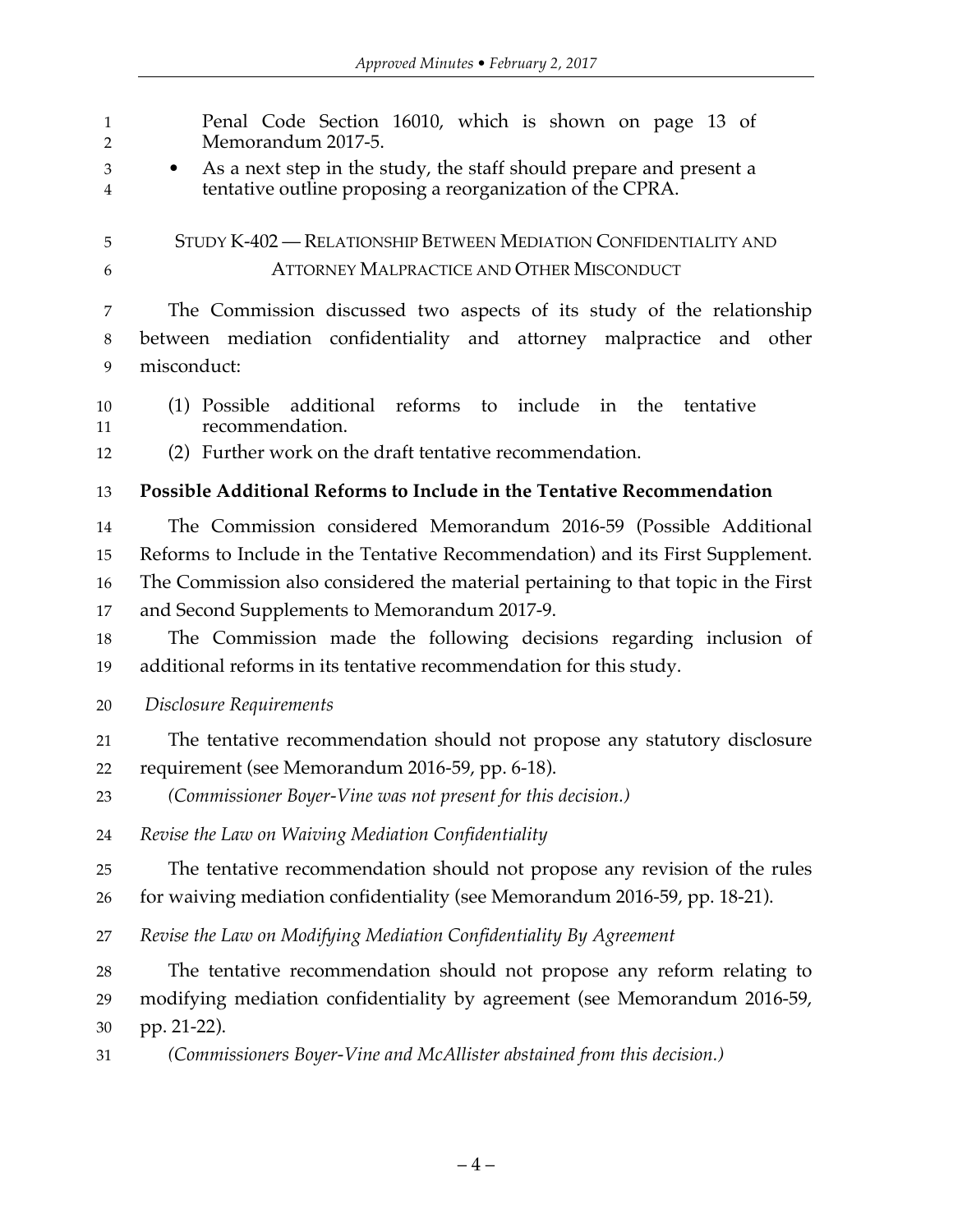*Cooling-Off Period or Similar Reform*

The tentative recommendation should not propose a cooling-off period for a

mediated settlement agreement or a similar reform (see Memorandum 2016-59,

pp. 23-26).

*Level of Assistance for Mediation Participants*

 The tentative recommendation should not propose any reform relating to the level of assistance for mediation participants (see Memorandum 2016-59, pp. 26- 27).

*Oral or Written Voir Dire Before a Party Signs Mediated Settlement Agreement*

The tentative recommendation should not propose a voir dire requirement

for a mediated settlement agreement (see Memorandum 2016-59, pp. 27-28).

 *Requirements to Ensure that Mediation Participants Effectively Memorialize Key Representations*

The tentative recommendation should not propose any requirement relating

to memorializing key representations made in the mediation process (see

Memorandum 2016-59, pp. 28-30).

*(Commissioner Boyer-Vine abstained from this decision.)*

*Empirical Study*

 The tentative recommendation should not propose any reform involving an empirical study (see Memorandum 2016-59, pp. 30-31).

*Ron Kelly's "Alternative Compromise Package"*

 The tentative recommendation should not propose Ron Kelly's "Alternative Compromise Package" (see Memorandum 2016-59, pp. 31-35 & Exhibit pp. 51-

53).

*(Commissioner Boyer-Vine abstained from this decision.)*

*Report With No Recommendation or a Recommendation to Leave the Law As Is*

 The tentative recommendation should not raise the possibility of preparing a report in which the Commission (1) describes various approaches but makes no recommendation or (2) recommends leaving existing law on mediation confidentiality intact (see Memorandum 2016-59, p. 36).

 Rather, the tentative recommendation should propose and solicit comment on a single reform: the new mediation confidentiality exception that the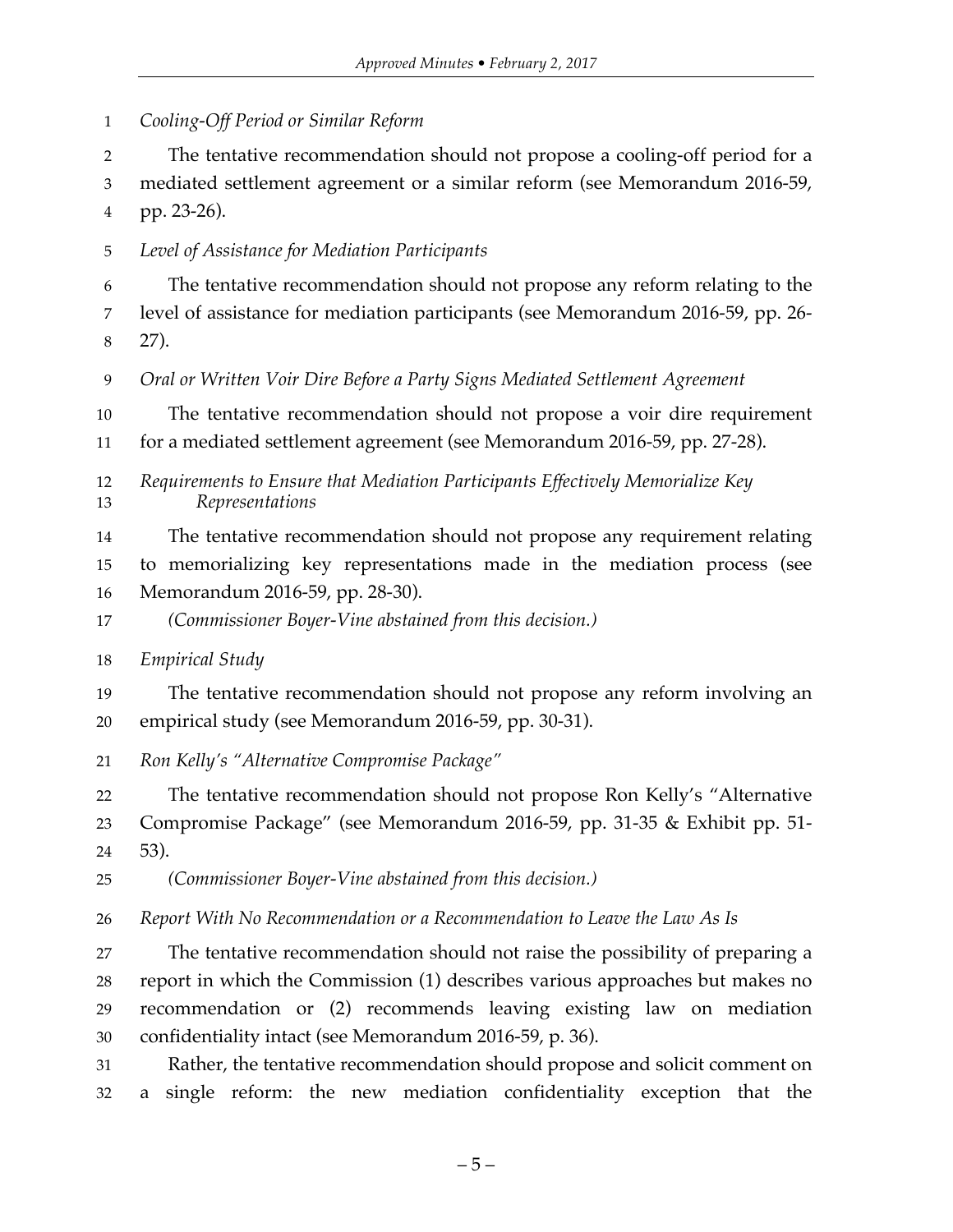Commission has been drafting for the past year. The tentative recommendation should explain why the Commission is proposing that approach. The tentative recommendation should also describe the other options that the Commission considered (without detailing its concerns about those options).

# **Further Work on Draft Tentative Recommendation**

 The Commission began to consider Memorandum 2017-8 (Further Work on Draft Tentative Recommendation) and material pertaining to that topic in the Memorandum 2017-9 and its First Supplement. In particular, the Commission heard testimony, raised questions, and expressed thoughts on the issues raised by the Public Employment Relations Board ("PERB").

 The Commission did not resolve PERB's issues or any of the other drafting issues. It requested that the staff include them in a memorandum for the April meeting, which should take the February discussion into account.

 *(Because her firm does legal work involving PERB, Commissioner Miller-O'Brien left the room during the discussion of PERB's issues, and did not participate in that discussion.)*

# STUDY L-3032.1 — REVOCABLE TRANSFER ON DEATH DEED: FOLLOW-UP STUDY

 The Commission considered Memorandum 2017-6, discussing the statutory requirement that a revocable transfer on death deed be recorded, in order to be valid. The Commission directed the staff to prepare a draft tentative recommendation that would do both of the following:

- (1) Expressly provide that failure to record the "common questions" page of the statutory revocable transfer on death deed form has no effect on the validity of the deed.
- (2) Apply that new rule retroactively.
- 

# STUDY L-4100 – NONPROBATE TRANSFERS: CREDITOR CLAIMS 27 AND FAMILY PROTECTION

 The Commission considered Memorandum 2017-7, reactivating the Commission's study of the liability of nonprobate transfers for creditor claims and family protections.

No Commission action was required or taken.